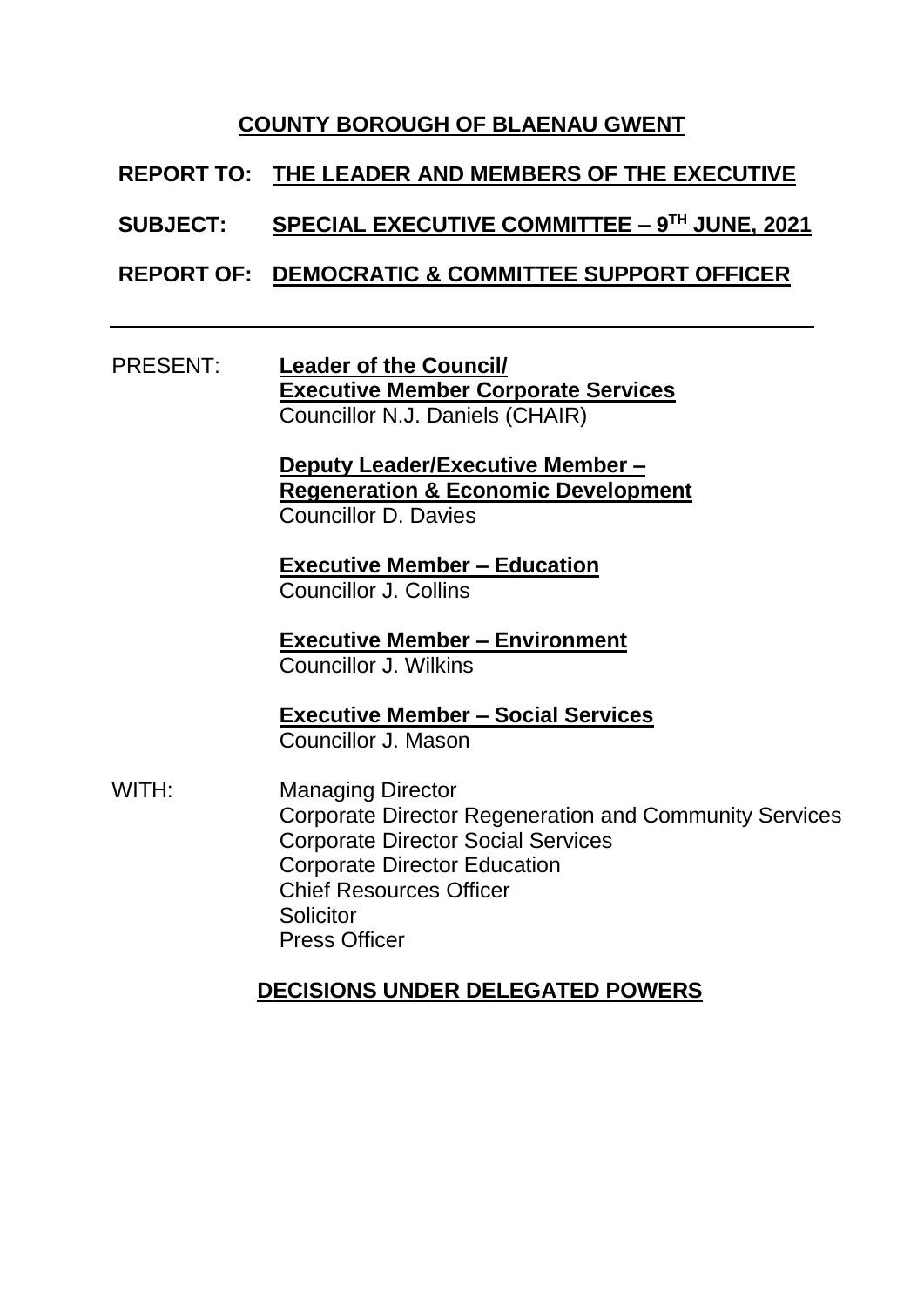| <b>ITEM</b>  | <b>SUBJECT</b>                                                                                                                                                                                                                                                              | <b>ACTION</b> |
|--------------|-----------------------------------------------------------------------------------------------------------------------------------------------------------------------------------------------------------------------------------------------------------------------------|---------------|
| <b>No. 1</b> | <b>SIMULTANEOUS TRANSLATION</b>                                                                                                                                                                                                                                             |               |
|              | It was noted that no requests had been received for the simultaneous<br>translation service.                                                                                                                                                                                |               |
| <b>No. 2</b> | <b>APOLOGIES</b>                                                                                                                                                                                                                                                            |               |
|              | Apologies for absence were received from:-<br>Head of Legal and Corporate Compliance<br>Interim Chief Officer Commercial                                                                                                                                                    |               |
| <b>No. 3</b> | DECLARATIONS OF INTEREST AND DISPENSATIONS                                                                                                                                                                                                                                  |               |
|              | The following declarations of interest was reported:-<br>Mr. R. Crook, Corporate Director Regeneration and Community Services<br>Item No. 5 - Community Renewal Fund                                                                                                        |               |
| <b>No. 4</b> | <b>EXEMPT ITEM</b>                                                                                                                                                                                                                                                          |               |
|              | <b>DECISION ITEMS -</b><br><b>REGENERATION AND ECONOMIC DEVELOPMENT MATTERS</b>                                                                                                                                                                                             |               |
| <b>No. 5</b> | <b>COMMUNITY RENEWAL FUND</b>                                                                                                                                                                                                                                               |               |
|              | Having regard to the views expressed by the Proper Officer regarding the<br>public interest test, that on balance the public interest in maintaining the<br>exemption outweighed the public interest in disclosing the information<br>and that the report should be exempt. |               |
|              | RESOLVED that the public be excluded whilst this item of business is<br>transacted as it is likely there would be a disclosure of exempt information<br>as defined in Paragraph 14, Schedule 12A of the Local Government Act,<br>1972 (as amended).                         |               |